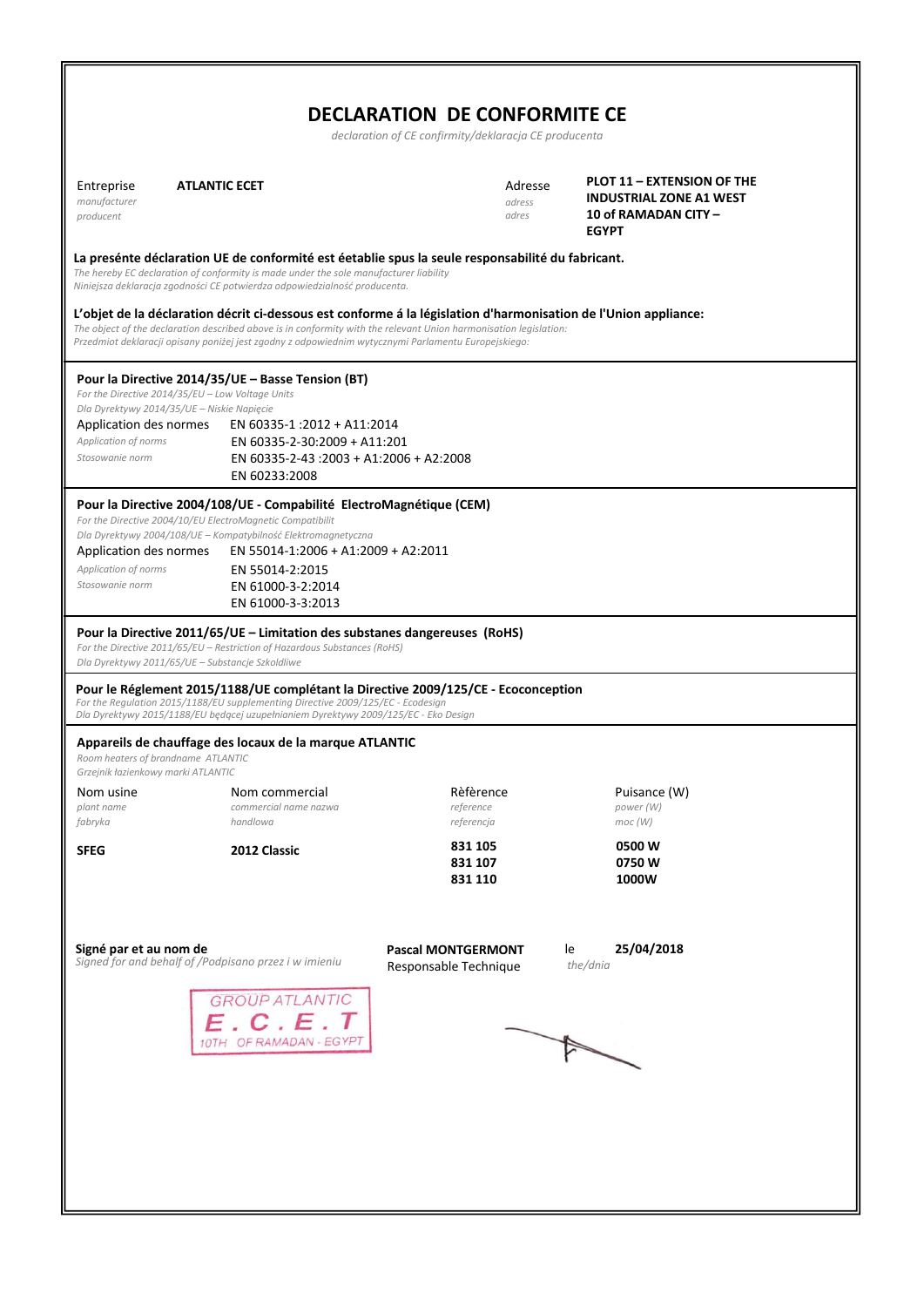## **DECLARATION DE CONFORMITE CE**

|                                                                                                                 |                                                                                                                                                                                                                                                                                                                                             | declaration of CE confirmity/deklaracja CE producenta |                                                             |
|-----------------------------------------------------------------------------------------------------------------|---------------------------------------------------------------------------------------------------------------------------------------------------------------------------------------------------------------------------------------------------------------------------------------------------------------------------------------------|-------------------------------------------------------|-------------------------------------------------------------|
| <b>LARTH</b><br>Entreprise<br>manufacturer<br>producent                                                         |                                                                                                                                                                                                                                                                                                                                             | Adresse<br>adress<br>adres                            | Inönü Mah. 203 Sokak, No. 6<br>35860 Torbali<br>Izmir TURKY |
|                                                                                                                 | La presénte déclaration UE de conformité est éetablie spus la seule responsabilité du fabricant.<br>The hereby EC declaration of conformity is made under the sole manufacturer liability<br>Niniejsza deklaracja zgodności CE potwierdza odpowiedzialność producenta.                                                                      |                                                       |                                                             |
|                                                                                                                 | L'objet de la déclaration décrit ci-dessous est conforme á la législation d'harmonisation de l'Union appliance:<br>The object of the declaration described above is in conformity with the relevant Union harmonisation legislation:<br>Przedmiot deklaracji opisany poniżej jest zgodny z odpowiednim wytycznymi Parlamentu Europejskiego: |                                                       |                                                             |
| For the Directive 2014/35/EU - Low Voltage Units                                                                | Pour la Directive 2014/35/UE - Basse Tension (BT)                                                                                                                                                                                                                                                                                           |                                                       |                                                             |
| Dla Dyrektywy 2014/35/UE - Niskie Napięcie<br>Application des normes<br>Application of norms<br>Stosowanie norm | EN 60335-1:2012 + A11:2014<br>EN 60335-2-30:2009 + A11:201<br>EN 60335-2-43 :2003 + A1:2006 + A2:2008<br>EN 60233:2008                                                                                                                                                                                                                      |                                                       |                                                             |
| For the Directive 2004/10/EU ElectroMagnetic Compatibilit                                                       | Pour la Directive 2004/108/UE - Compabilité ElectroMagnétique (CEM)<br>Dla Dyrektywy 2004/108/UE - Kompatybilność Elektromagnetyczna                                                                                                                                                                                                        |                                                       |                                                             |
| Application des normes<br>Application of norms<br>Stosowanie norm                                               | EN 55014-1:2006 + A1:2009 + A2:2011<br>EN 55014-2:2015<br>EN 61000-3-2:2014<br>EN 61000-3-3:2013                                                                                                                                                                                                                                            |                                                       |                                                             |
| Dla Dyrektywy 2011/65/UE - Substancje Szkoldliwe                                                                | Pour la Directive 2011/65/UE – Limitation des substanes dangereuses (RoHS)<br>For the Directive 2011/65/EU - Restriction of Hazardous Substances (RoHS)                                                                                                                                                                                     |                                                       |                                                             |
|                                                                                                                 | Pour le Réglement 2015/1188/UE complétant la Directive 2009/125/CE - Ecoconception<br>For the Regulation 2015/1188/EU supplementing Directive 2009/125/EC - Ecodesign<br>Dla Dyrektywy 2015/1188/EU będącej uzupełnianiem Dyrektywy 2009/125/EC - Eko Design                                                                                |                                                       |                                                             |
| Room heaters of brandname ATLANTIC<br>Grzejnik łazienkowy marki ATLANTIC                                        | Appareils de chauffage des locaux de la marque ATLANTIC                                                                                                                                                                                                                                                                                     |                                                       |                                                             |
| Nom usine<br>plant name<br>fabryka                                                                              | Nom commercial<br>commercial name nazwa<br>handlowa                                                                                                                                                                                                                                                                                         | Rèfèrence<br>reference<br>referencja                  | Puisance (W)<br>power (W)<br>moc(W)                         |
| <b>SFEG</b>                                                                                                     | 2012 Classic                                                                                                                                                                                                                                                                                                                                | 831 105<br>831 107<br>831 110                         | 0500W<br>0750W<br>1000W                                     |
| Signé par et au nom de<br>Signed for and behalf of<br>Podpisano przez i w imieniu                               | <b>E.CAILLE</b><br>Directeur Industriel<br>Havlu Radyatör<br>İsmetpaşa Mh. 203 Sk. No. 4 Subaşı Beldesi<br>Torbalı-İZMİR / TURKEY Tel: 0.232 863 43 44<br>Fax: 0.232 863 43 97 e-mail: info@larth.net<br>Torball V.D. 608 045 8320                                                                                                          | Cadle<br>le<br>Sanayi ve Ticaret A.Ş.                 | 25/04/2018<br>the<br>dnia                                   |